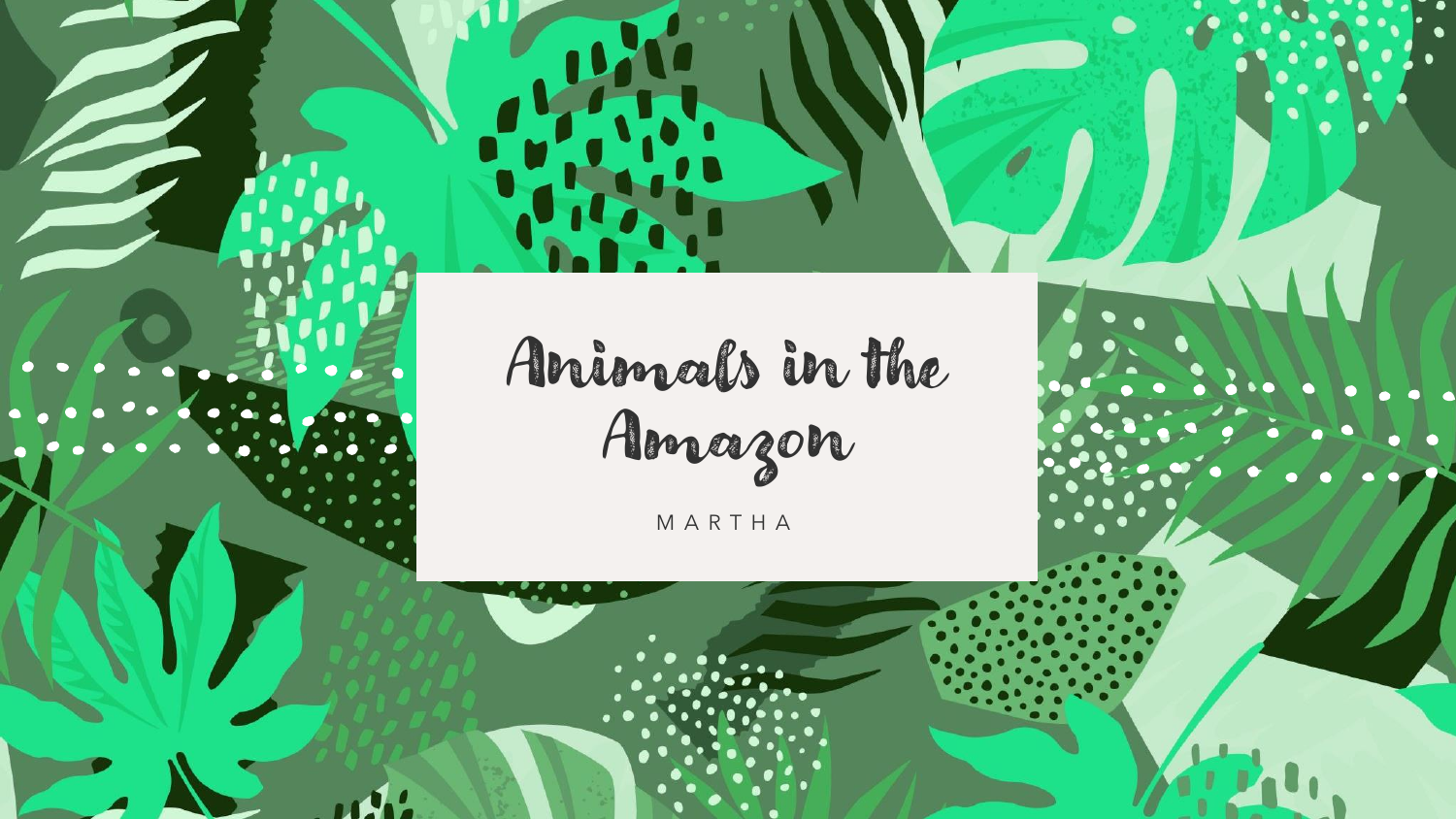## Amazon river dolphins

The Amazon river dolphin, also called the Pink river dolphin, only lives in freshwater.

They are found throughout the Amazon and Orinoco rivers in Bolivia, Brazil, Columbia, Ecuador, Guyana, Peru and Venezuela.

These dolphins feast on turtles, shrimp, crabs and many different species of fish including piranhas.

Sadly, because of dam building, pink river dolphins are becoming very vulnerable so now they are ranked 'not extinct'.

 $\bullet$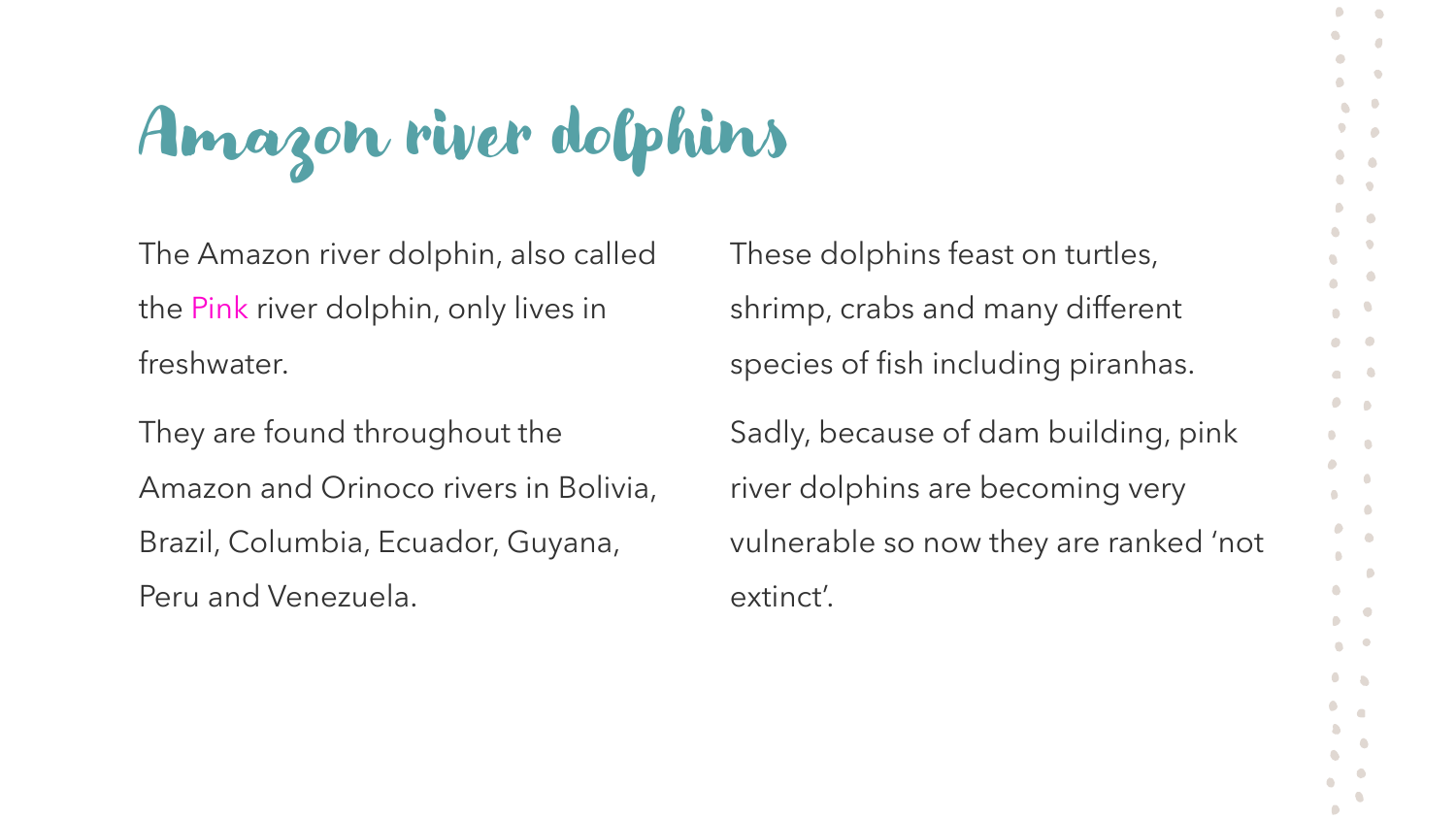

## Fun fact!

A M A Z O N R I V E R D O L P H I N S L I K E T O S W I M U P S I D E D O W N !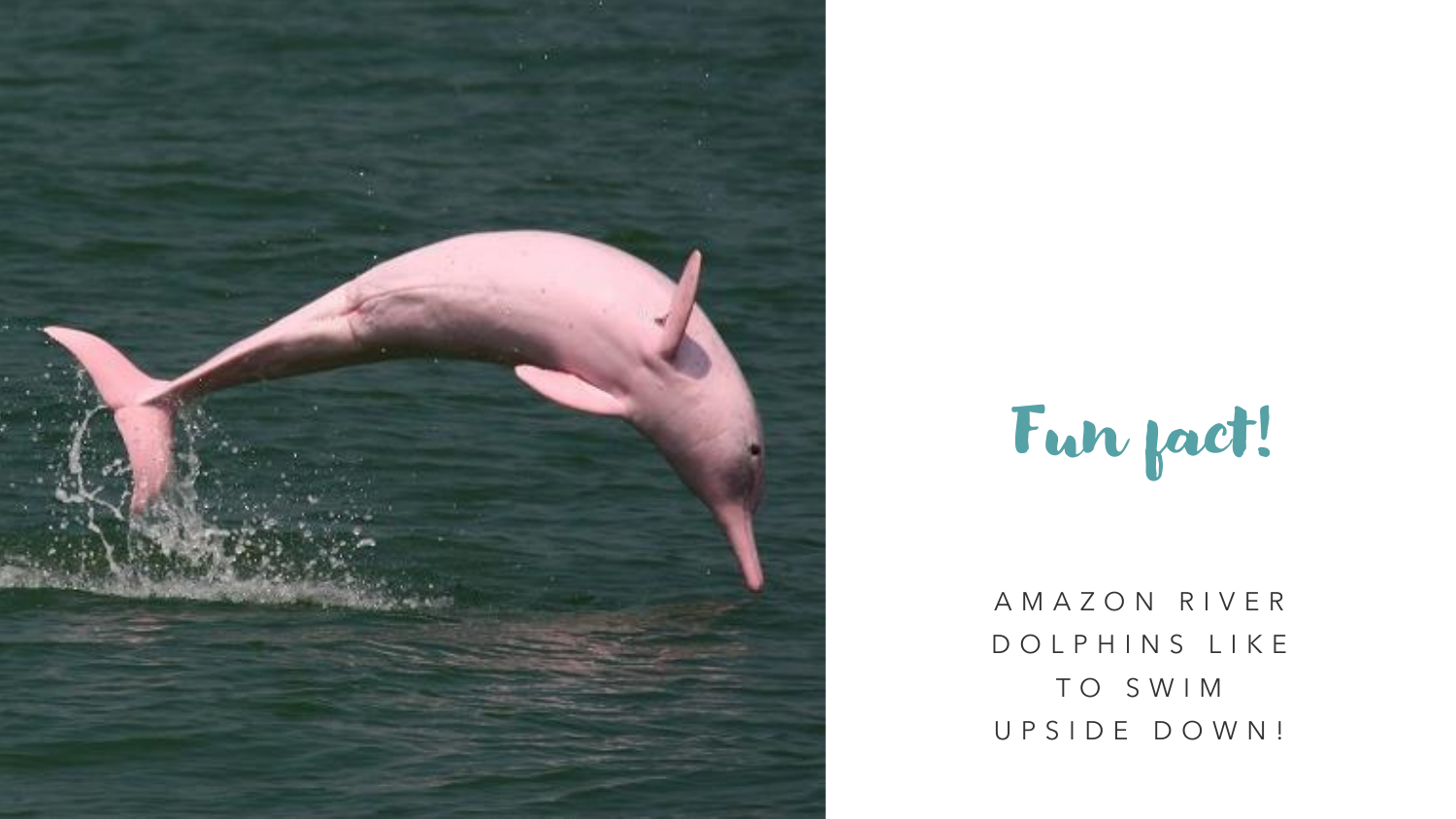#### Macaws

Macaws are the largest of all parrots.

They nest in trees in Central and South America.

These birds are very social and intelligent animals so you can teach them tricks.

Nuts are cracked open with their large curved beaks. They also eat seeds, flowers, leaves and fruit. Macaws are ranked 'endangered' because of rainforest destruction and humans capturing them for pets.

 $\bullet$  $\sqrt{2}$ 

 $\bullet$ 

 $\bullet$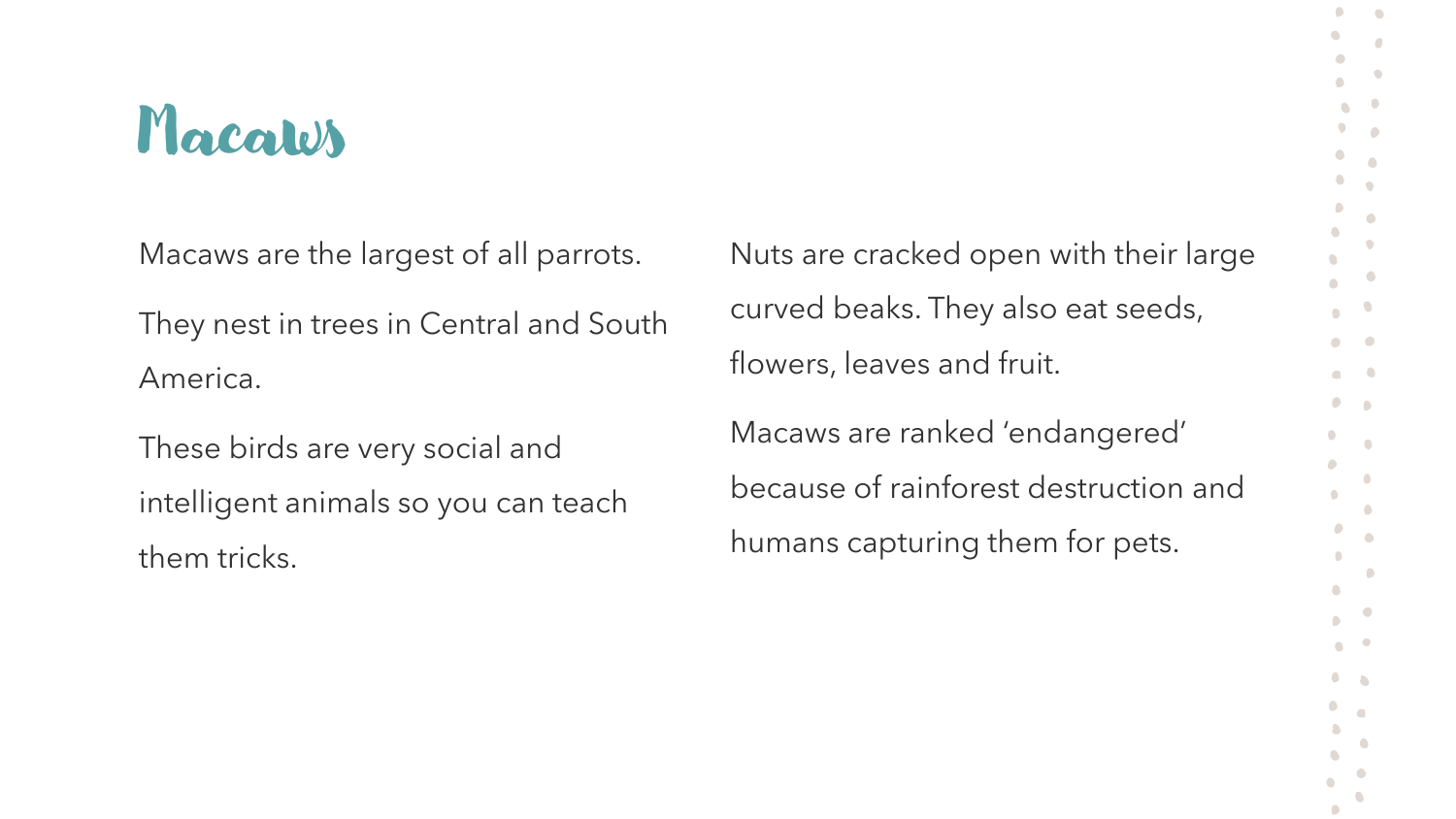



M A C A W S C A N LIVE FOR UP TO 1 0 0 Y E A R S THOUGH THIS IS V E R Y R A R E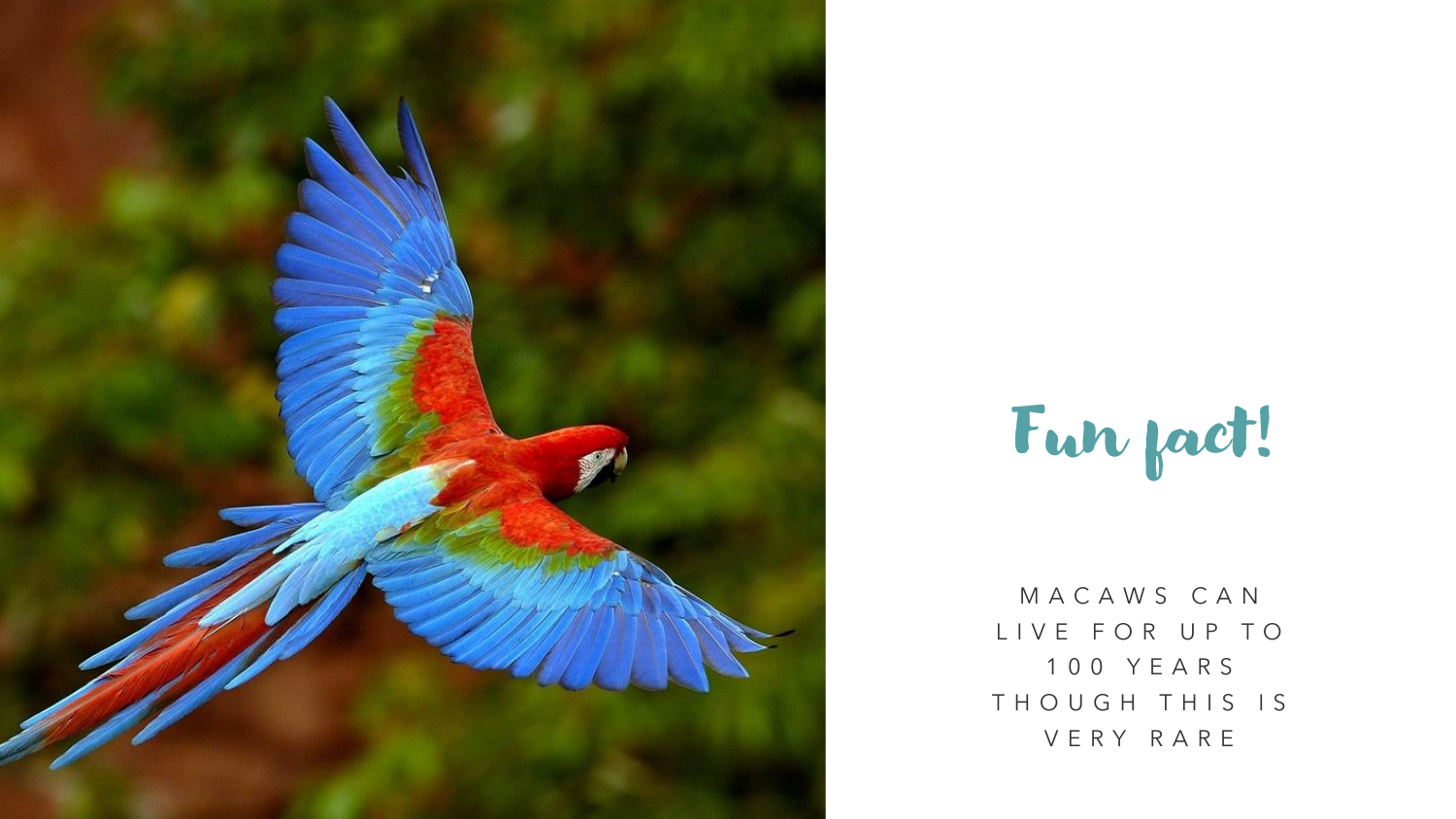### Sloths

Sloths live in Central and South America in the highest canopy layer of the rainforest.

They are only about the size of a dog.

The two and three-toed sloths are the only species.

Sloths eat fruit, leaves, buds and young twigs.

Sometimes, if sloths haven't moved for a while, they begin to look green, even though they are normally a grey-brown colour, as algae has started growing on them!

One type of sloth (the three-toed pygmy sloth) is ranked 'critically endangered' but another type of sloth (the maned three-toed sloth) is 'vulnerable'.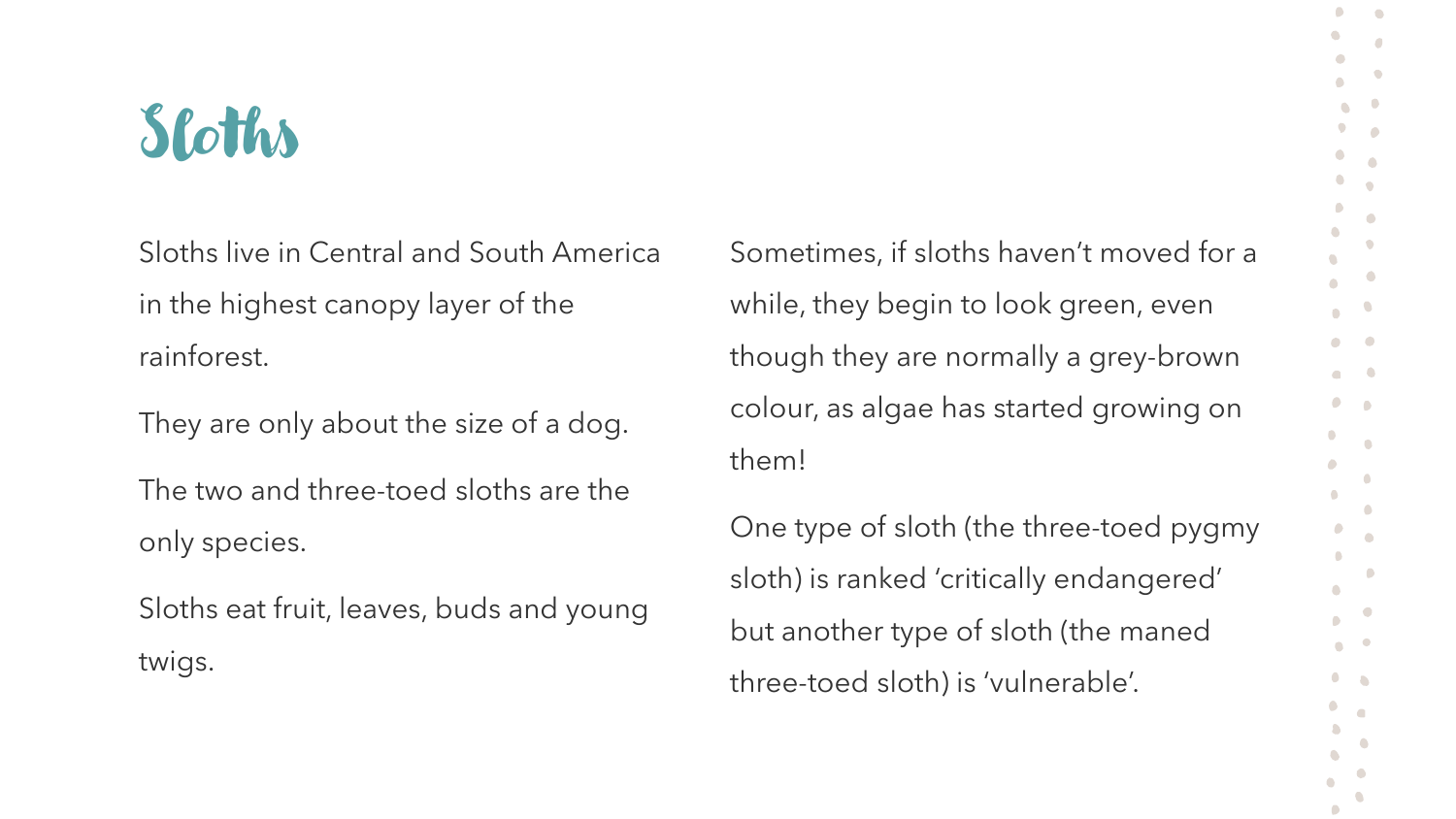

Fun fact!

S L O T H S G I V E B I R T H U P S I D E D O W N !